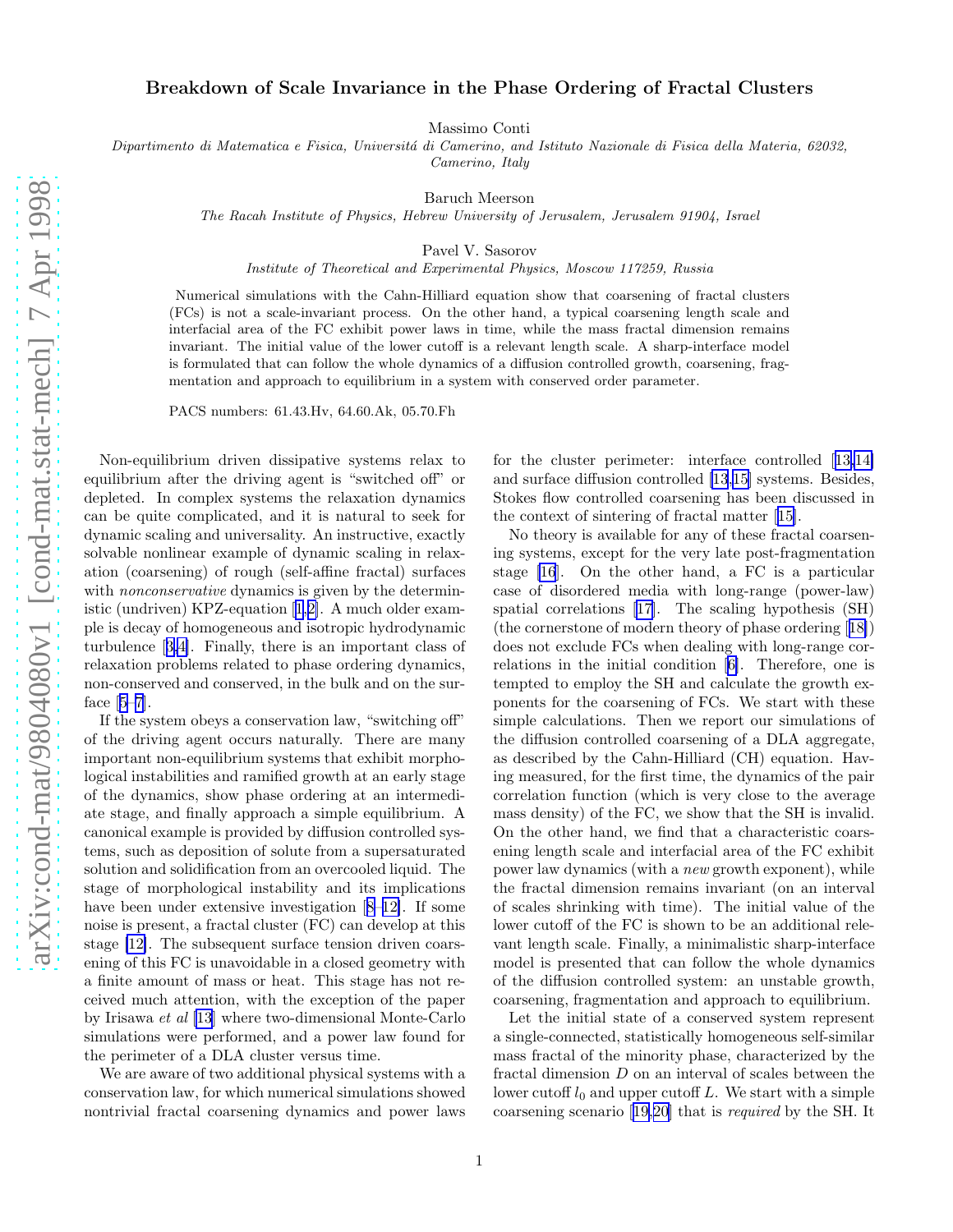assumes that the fractal dimension of the coarsening cluster remains constant on a (shrinking) interval of scales between the time-dependent lower and upper cutoffs,  $l(t)$ and  $L(t)$ . The interfacial area A and total mass M of the FC are estimated as[[17\]](#page-3-0)

$$
A \sim l^{d-1} \left( L/l \right)^D \quad \text{and} \quad M \sim l^d \left( L/l \right)^D, \tag{1}
$$

respectively, where d is the embedding Euclidean dimension. Mass conservation yields  $L \sim l^{(D-d)/D}$  [[20\]](#page-3-0). Now assume that  $l(t) \sim t^{1/z}$ . Then we find the following scaling laws:  $A(t) \sim t^{-1/z}$  and  $L(t) \sim t^{(D-d)/Dz}$ . The scaling of  $L(t)$  describes shrinking of the FC in the process of coarsening[[20\]](#page-3-0).

Already at this stage a discrepancy appears: no shrinking has been observed in any direct numerical simulations of coarsening of FCs[[13–15](#page-3-0)]. This gives a strong evidence for breakdown of scale invariance [\[21](#page-3-0)]. On the other hand, power laws for  $A(t)$  reported in Refs. [\[13–15](#page-3-0)] indicate that the problem might possess scaling behavior of a more complicated nature.

To clarify the matter, we performed more detailed numerical simulations of a diffusion-controlled system. In addition to  $L(t)$  and  $A(t)$ , we followed the evolution of the equal-time pair correlation function (which is very close to the average mass density of the FC, so we will not distinguish between them). Having measured it, one could find the mass fractal dimension and coarsening length scale of the FC for every moment of time.

If one remains, for one more moment, within the framework of the SH, one can easily predict the dynamics of the mass density  $\rho(r, t)$ . At distances  $r \ll l(t)$  from a (typical) reference point inside the cluster, the cluster is non-fractal:  $\rho(r, t) \sim const.$  At distances intermediate between l and L  $\rho(r,t) = a(t) r^{D-d}$ , where  $a(t)$ is a function of time. Matching these two asymptotics, we have  $a(t) l^{D-d} = const$  and hence  $a(t) \sim t^{(d-D)/z}$ . Therefore, for  $l(t) \ll r \ll L(t)$  the SH predicts  $\rho(r, t) \sim$  $(r/t^{1/z})^{D-d}$ , a simple self-similar expression. It is the absence of this self-similarity that will enable us to utterly disprove the SH.

We concentrated on the diffusion controlled coarsening and employed the CH equation, a standard model of phase ordering with a conserved order parameter (COP) [[5,6\]](#page-3-0):

$$
\frac{\partial u}{\partial t} + \frac{1}{2} \nabla^2 \left( \nabla^2 u + u - u^3 \right) = 0.
$$
 (2)

Eq. (2) was discretized and solved on the domain  $0 \leq$  $x \leq 512, 0 \leq y \leq 512$  with periodic boundary conditions. We used an explicit Euler integration scheme to advance the solution in time, and second order central differences to discretize the Laplace operator. With a mesh size  $\Delta x = \Delta y = 1$  no preferred directions emerged in the computational grid, due to the truncation errors; a time step  $\Delta t = 0.05$  was required for numerical stability.

The accuracy was monitored by checking the mass conservation that was verified in all the simulations within  $0.01\%$ .

We chose a DLA cluster[[22\]](#page-3-0) as the initial condition. The fractal properties of DLA clusters are somewhat more complex that those of a simple self-similar fractal [\[23](#page-3-0)]. However, it is a DLA-like FC that can develop during the diffusion controlled growth [\[12\]](#page-3-0), so this choice is physically motivated. The initial clusters (like the one shown in Fig. 1a), with radius of order 250, were prepared by a standard random-walk algorithm on a twodimensional square grid. To prevent fragmentation at an early stage of the coarsening process, we followed the technique of Irisawa et al.  $[13,14]$  $[13,14]$  $[13,14]$  $[13,14]$ : the aggregates were thickened by an addition of peripheral sites. The mass fractal dimension was determined from the mass-radius relation [\[17](#page-3-0)] and ranged from 1.67 to 1.72.

We identified the cluster as the locus where  $u(\mathbf{r}, t)$ 0. The coarsening process was followed up to a time  $t = 5,000$ . Typical snapshots of the coarsening process are shown in Fig. 1. One can see that smaller features of the FC are "consumed" by larger features, while the global structure of the cluster is not affected. To characterize the coarsening process, the following quantities were sampled and averaged over 10 initial configurations: (1) the gyration radius of the cluster, (2) the circularly averaged pair correlation function  $q(r, t) =$  $\langle [u(r',t)+1] [u(r'+r,t)+1] \rangle$ , (3) the cluster perimeter  $A_1(t)$ , defined as the sum of  $|\nabla u(\mathbf{r},t)|^2$  over the whole domain, and (4) the cluster perimeter  $A_2(t)$ , defined as the number of broken bonds between the aggregate sites.

The gyration radius of the FC has been found to remain constant within possible logarithmic corrections. Evolution of  $q(r, t)$  is shown in Fig. 2. One can see that coarsening affects only the smallest lengths, while the intermediate-distance power-law part remains "frozen". It is evident that  $g(r, t)$  does not acquire a self-similar form, so there is no scale invariance. On the other hand, the mass fractal dimension remains invariant on an interval  $l_c(t) \ll r \ll L$ . The dynamics of the coarsening length scale  $l_c(t)$ , extracted for each moment of time from theslope of the linear part of  $q(r, t)$  (the Porod law [[6\]](#page-3-0)), are shown in Fig. 3. The late-time behavior of the slope versus time shows a power law:  $t^{-\alpha_1}$  with  $\alpha_1 = 0.19$ . Therefore,  $l_c(t) \sim t^{\alpha_1}$ , and the corresponding growth exponent  $z_1 = 1/\alpha_1$  is close to 5 (and not to 3 as could be expected for a diffusion controlled system with a COP [[6\]](#page-3-0)). Fig. 4 shows the dynamics of the cluster perimeter estimates  $A_1(t)$  and  $A_2(t)$ . The long-time dynamics of each of them is describable by a power law  $t^{-\alpha_2}$ , with  $\alpha_2 = 0.19$  for  $A_1$ , and 0.20 for  $A_2$ . The corresponding result of Monte-Carlo simulations[[13\]](#page-3-0) was slightly different:  $0.22 - 0.24$ . The close proximity of the exponents  $\alpha_1$  and  $\alpha_2$  gives evidence that it is a single exponent.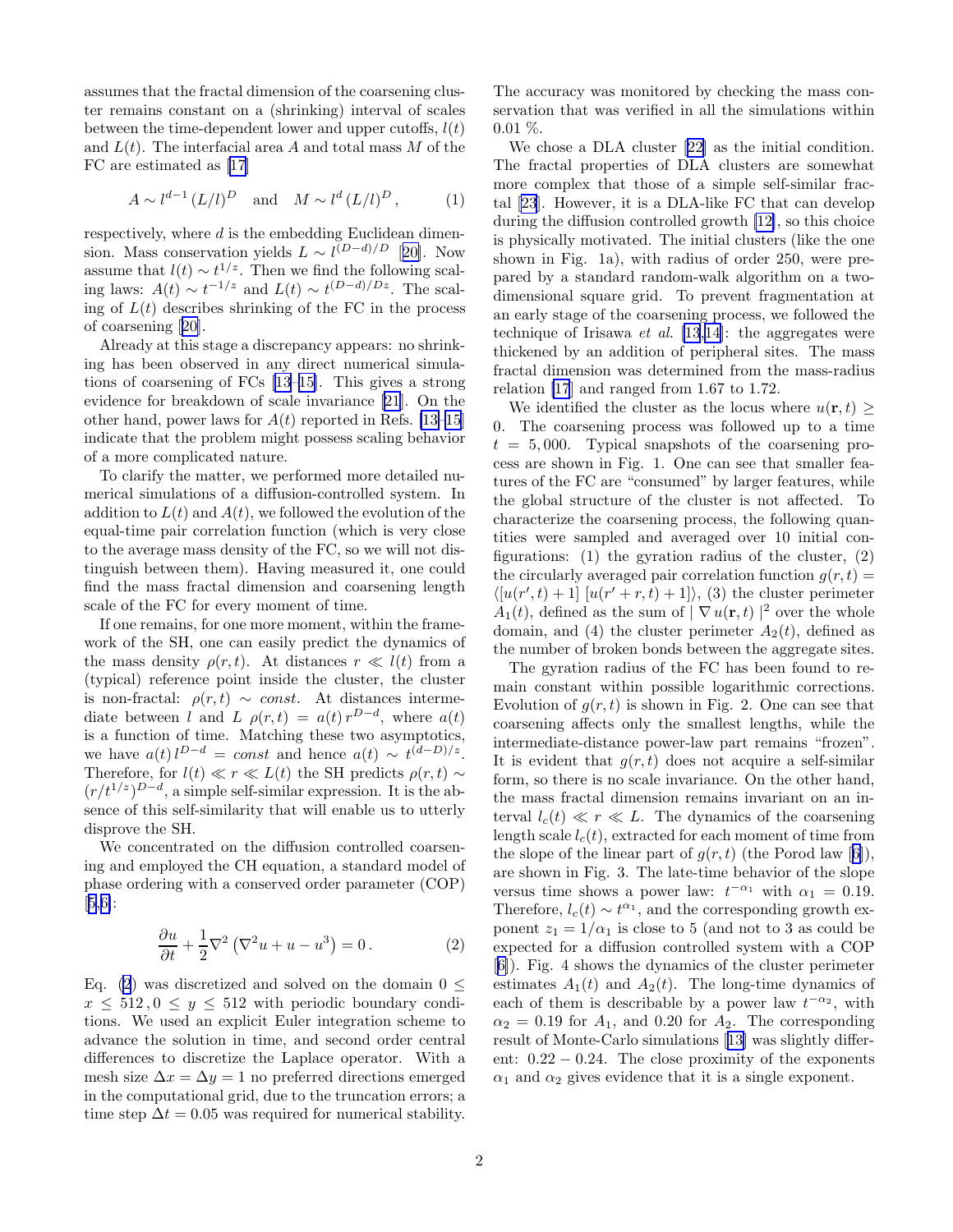

FIG. 1. Evolution of a DLA cluster undergoing coarsening in a conserved, diffusion controlled system. The upper row corresponds to  $t = 0$  (left) and 34.7 (right), the lower row to  $t = 329.3$  (left) and 4,900 (right).



FIG. 2. Dynamics of the pair correlation function  $g(r, t)$ for time moments  $t = 0$  (solid line), 516.5 (dotted line) and 4, 900 (dashed line).

Absence of scale invariance means presence of an additional length scale. Function  $g(r, t)$  gives evidence for the nature of this length scale. For our mass fractal at  $t=0$ we have  $g(r, t = 0) \sim (r/l_0)^{D-d}$  in the fractal region  $l_0 \ll r \ll L$ . Preservation of the power-law part of g with time (Fig. 2) implies that the same asymptotics holds, on a shrinking interval of radii, for  $t > 0$  (until fragmentation). That is, the small intrinsic length scale  $l_0$  remains relevant. How does it show up in the phenomenology of coarsening? Fig. 1 gives evidence that (i) the FC can be regarded as a set of "bars", and (ii) the characteristic bar length  $l_b$  grows in time faster than the bar width (identified with  $l_c$ ). The area of a single bar should scale like  $l_b l_c$ , hence the total area of the FC is  $l_b l_c (L/l_b)^D$ . This quantity must be equal to the initial value of the FC area,  $l_0^2 (L/l_0)^D$ . This yields  $l_b \sim l_0 (l_c/l_0)^{1/(D-1)} \sim t^{\alpha_1/(D-1)}$ .

We will finish this Letter with formulating a sharpinterface model that can describe the whole diffusioncontrolled dynamics, from the stage of growth through coarsening and fragmentation to the final equilibrium. Consider a number of (possibly multiple-connected) mass clusters characterized by a set of their (moving) interfaces  $\gamma_i$ . Let now  $u(\mathbf{r}, t)$  be the mass concentration of the solution normalized to the (constant) density of solute in the compact solid phase. The field  $u$  in the liquid phase is governed by the diffusion equation



FIG. 3. The slope of the linear part of  $g(r, t)$  versus time, and its power-law regression.



FIG. 4. Two estimates for the FC perimeter versus time:  $A_1$  (triangles) and  $A_2$  (circles).

$$
\frac{\partial u}{\partial t} = \chi \nabla^2 u \tag{3}
$$

in a finite d-dimensional domain. We specify a no-flux boundary condition,  $\nabla_n u \mid_{\Gamma} = 0$  on the external boundary Γ, where index  $n$  stands for the normal component